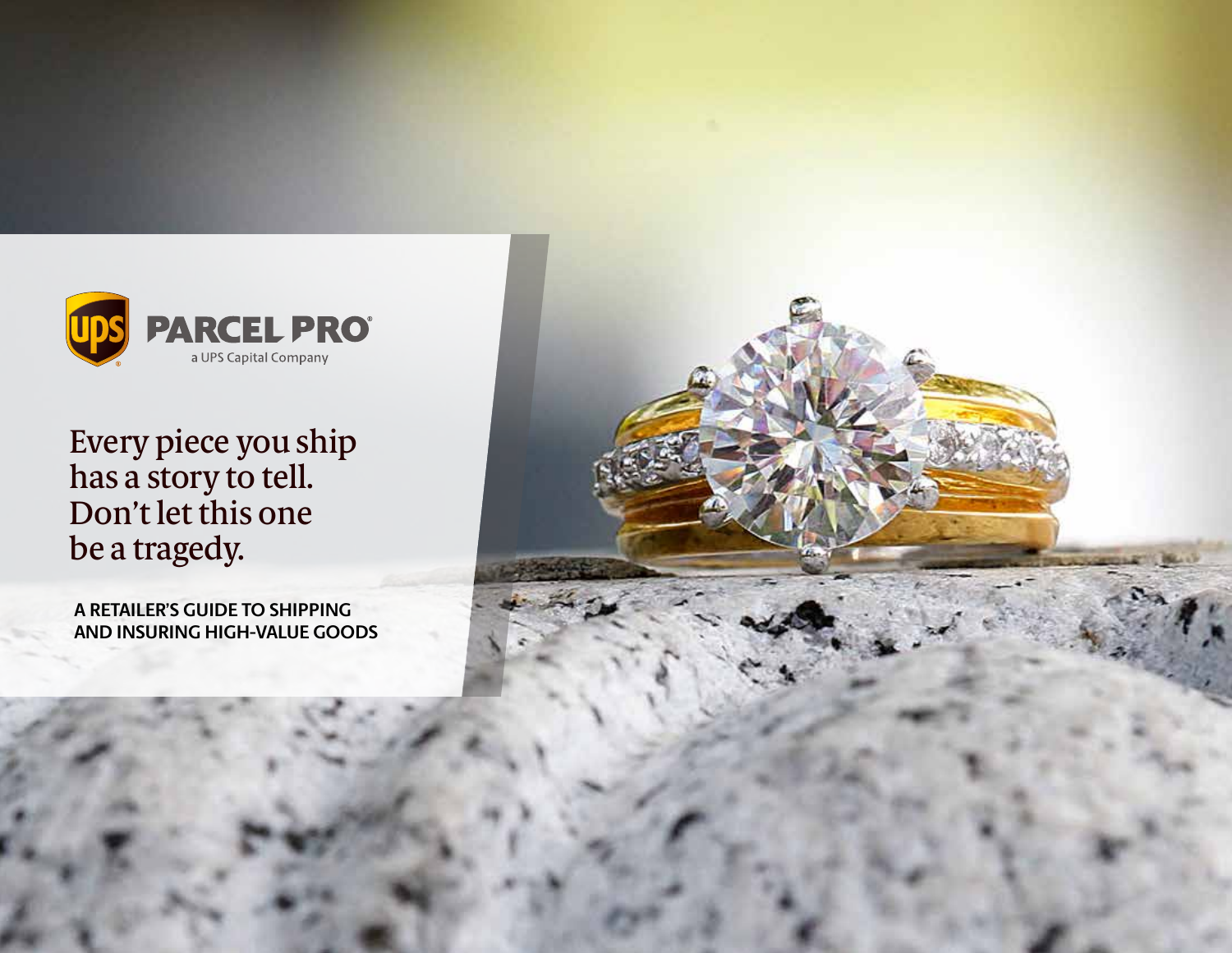**Every piece you sell has a story that isn't completely written. An engagement. Milestone anniversary. Graduation. Or some other special occasion. You put a lot into crafting or acquiring the most perfect piece. And your customer is emotionally invested.** 

**With so much at stake, why leave anything to chance. Especially after it leaves your hands.**

### **Welcome to Parcel Pro.**

We understand how much is riding on each of your shipments. That's why we provide customized shipping and insurance solutions for retailers, independents and chains — large and small. Whether you sell your goods online, in a storefront or both, we can help you grow your top line while minimizing risks to your bottom line. And your reputation.

Protecting high-value goods from your hands to your customer's.

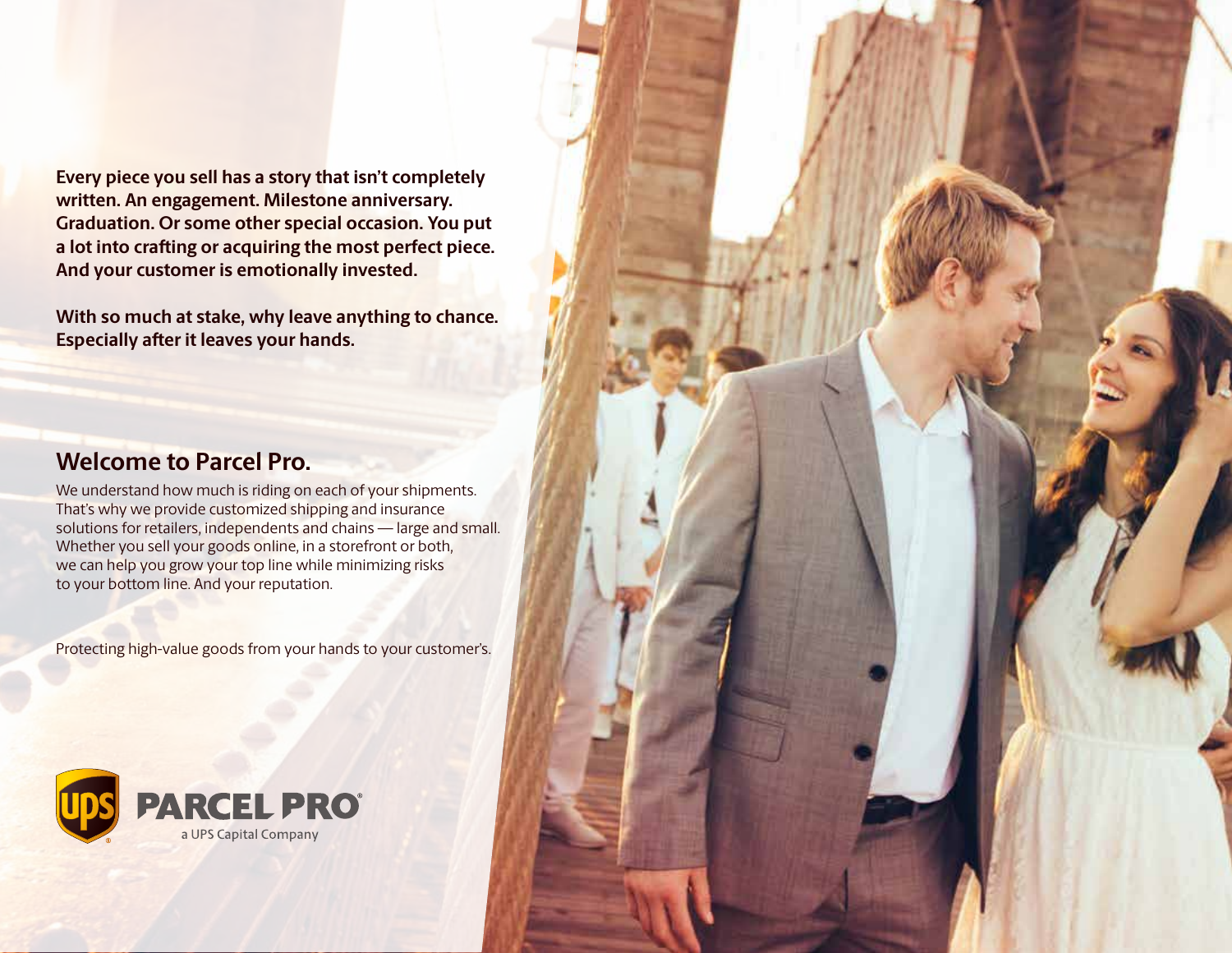### Reputation is everything. You can stake yours on ours.

**For almost 20 years, we've provided shipping, logistics and insurance expertise to the luxury jewelry market:**

Insured transportation for loose stones, finished jewelry and watches

Multiple service levels (and carriers) Insured values up to \$150,000, with no deductible

Coverage up to the sales value of your goods

Quick and easy claims

Industry professionals to help you from start to finish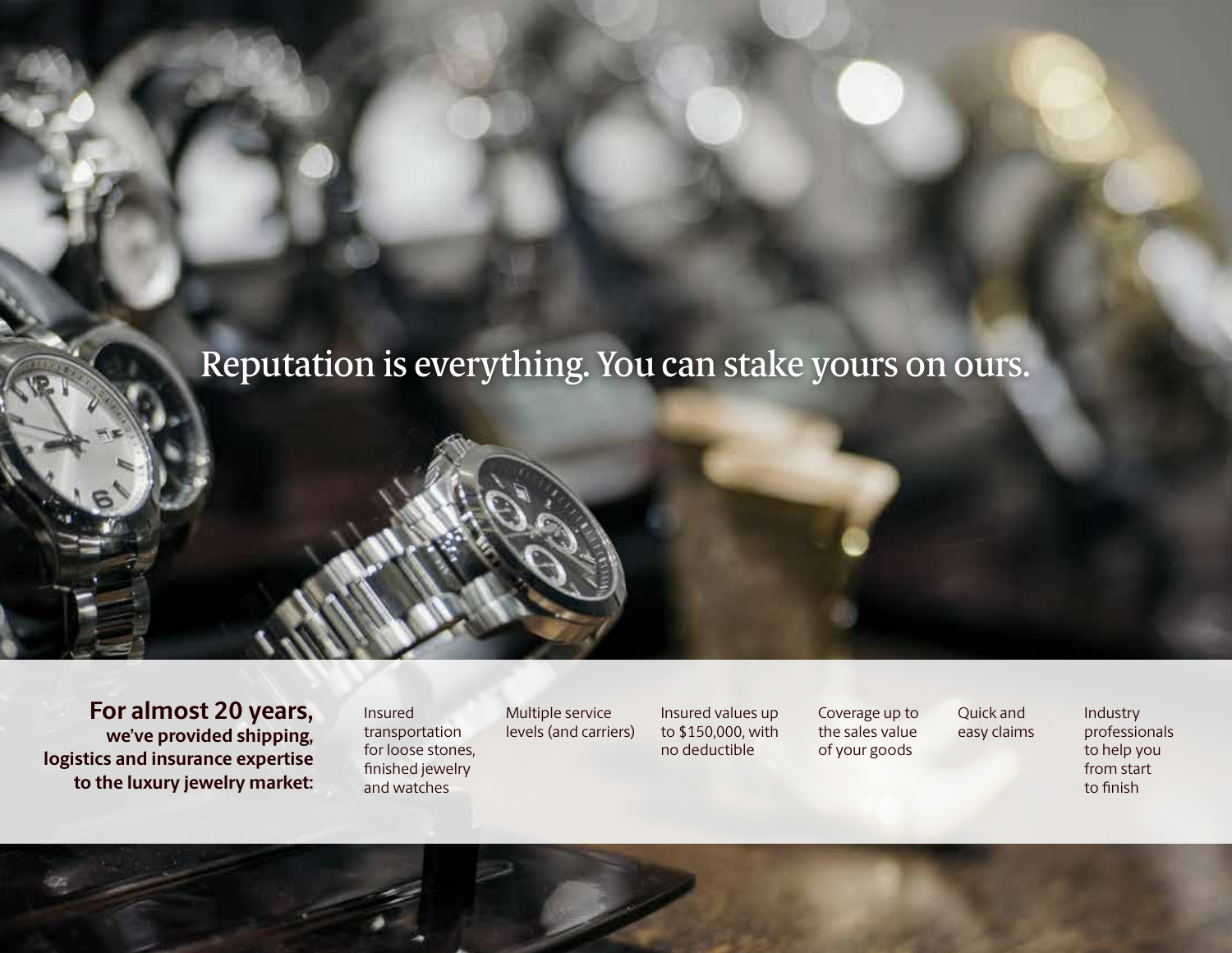# We'll worry about the delivery. So you can focus on your customers.

**And if anything does go wrong, we'll be with you every step of the way. From notification of carriers and document-gathering, to direct communication with insurance underwriters.**

**Our proprietary risk mitigation approach.** Sensitive-word

| <b>Store</b> |  |
|--------------|--|
|              |  |
|              |  |

**The Smith** 

deletion on labels deter theft

Auto rerouting of shipments away from high-theft areas



Address validation to ensure accuracy



Armed-guard pickup and delivery in select jewelry markets



Proactive package monitoring and intervention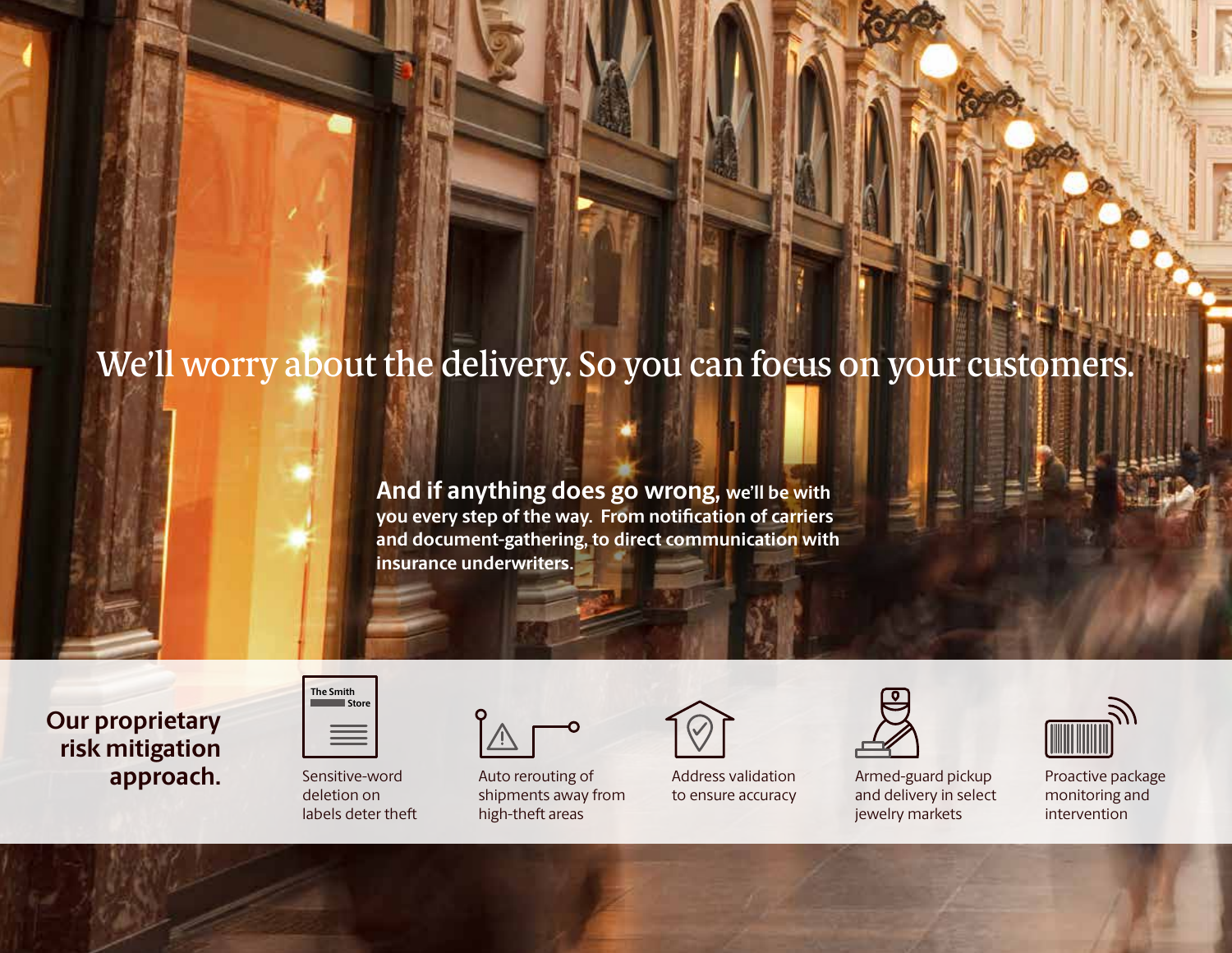## Technology for easy shipping and ultimate control

### **ParcelPro.com**

#### **Ship, track and pay bills easily**

- Create labels
- Access vendor accounts
- Enjoy free automated export declaration
- Improve customer service with robust visibility and tracking

#### **Use Parcel Pro Notify to drive sales and connect with customers**

• Create custom, branded email notifications for upcoming shipments, without compromising your security or revealing the actual tracking number

#### **Better control vendor shipments**

- Vendor and guest accounts let you create shipping labels without revealing access to other sensitive site information (address book, shipping record, etc.)
- Always control the transportation mode and coverage levels
- End-to-end visibility of where a shipment originates and when it will arrive

#### **Flexible back-end reporting**

• Establish unique accounts for multiple stores, accounts or vendors, all linked to one parent

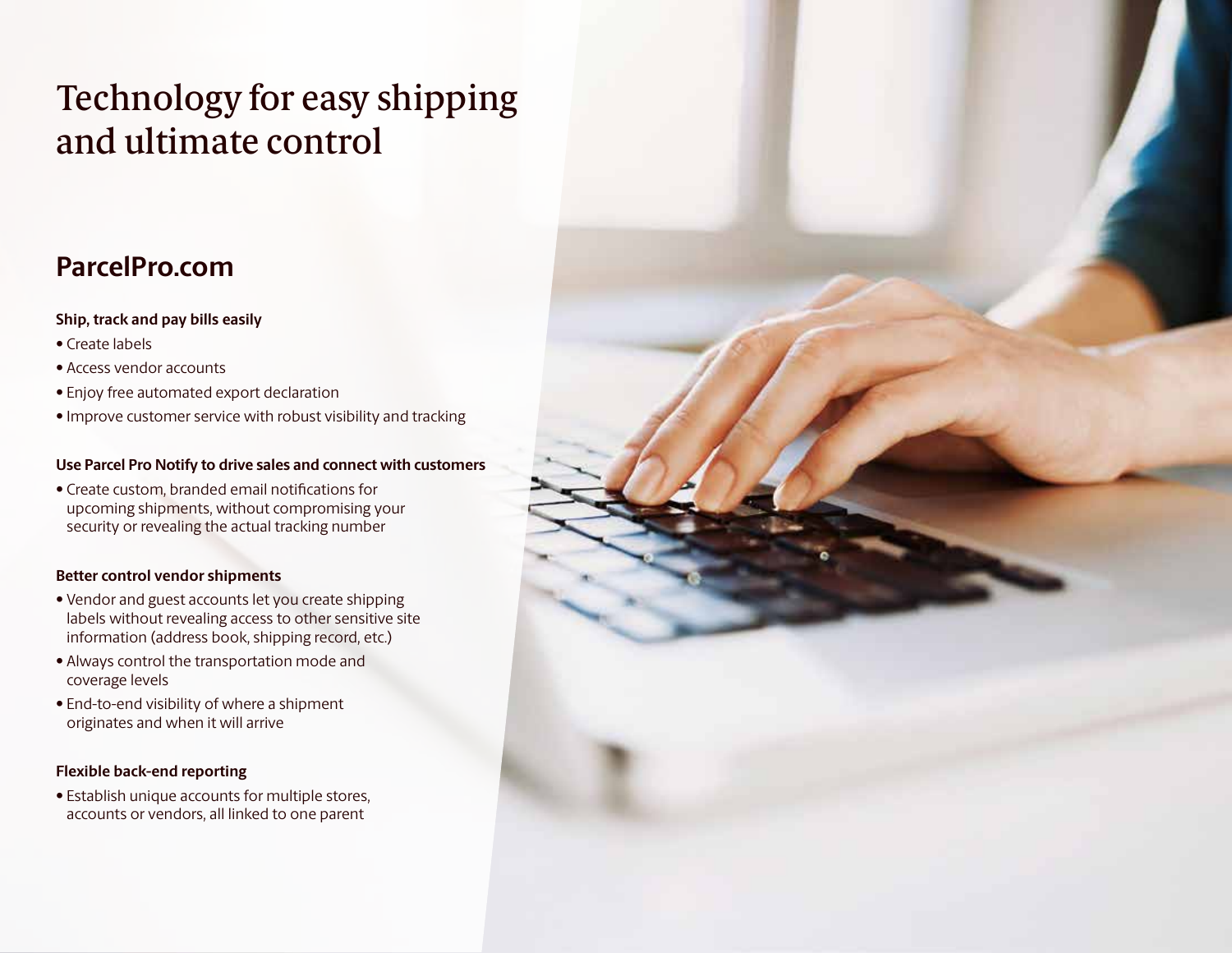## Technology that's always at your fingertips.

### **APIs for simple website integration**

- High levels of customization and control
- Less maintenance and improved security
- Better customer engagement
- Quick checkout with shipping and insurance costs in the price
- Integrate with shipping platforms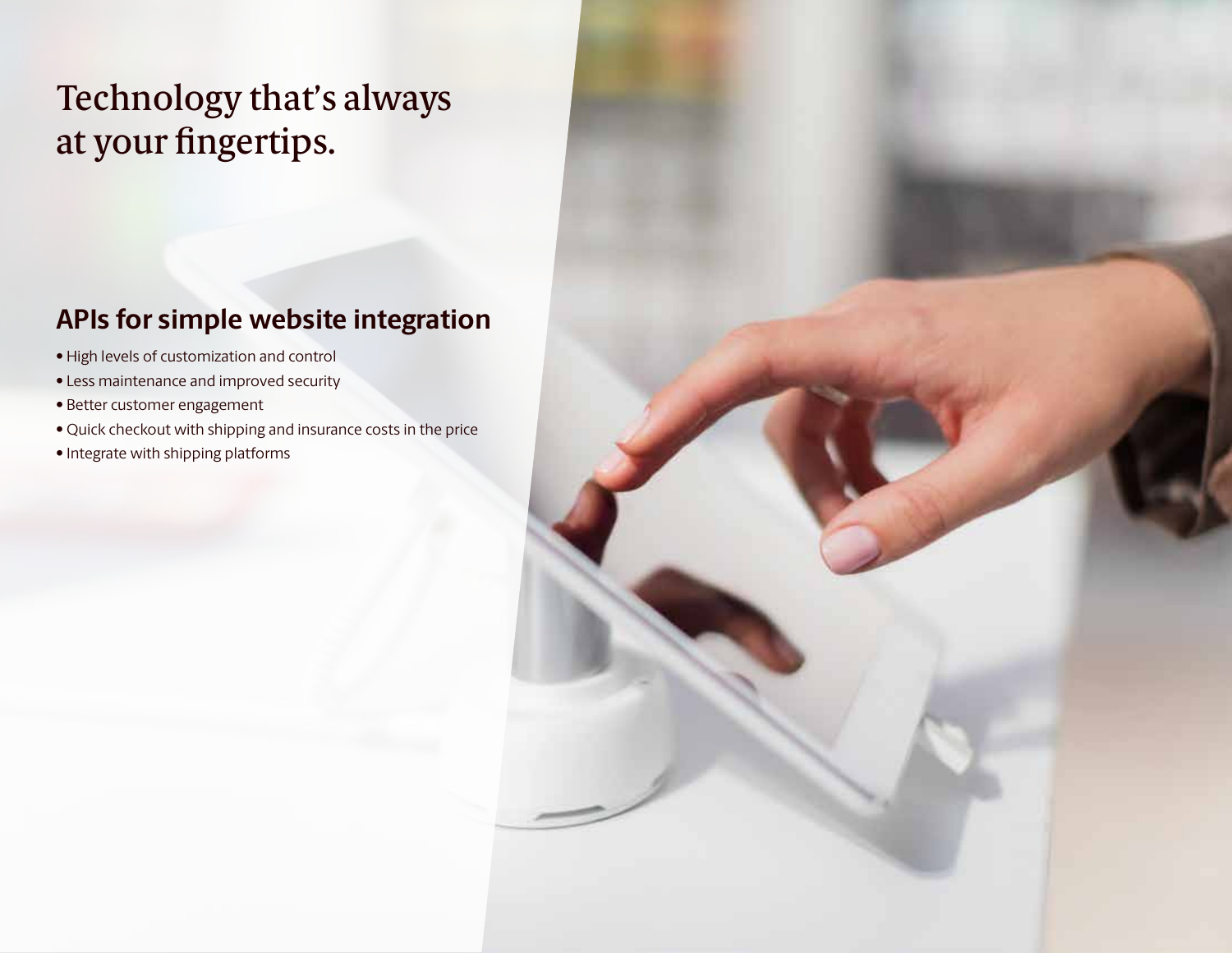## Ironclad shipping and insurance. From the people who wrote the book on it.

**From pickup to in-transit communication to delivery, we provide white-glove service to ensure all your shipping stories have a happy ending.**  Local service centers in major jewelry districts\* for last-minute drop-offs and pickups

Industry-knowledgeable customer service professionals assist you in everything from account start-up to shipment preparation to claims inquiries

Proactive package monitoring and carrier communications minimize delivery delays and risk

\* Chicago, Los Angeles, Miami, New York, San Francisco, Hong Kong, Bangkok, Singapore, Tokyo